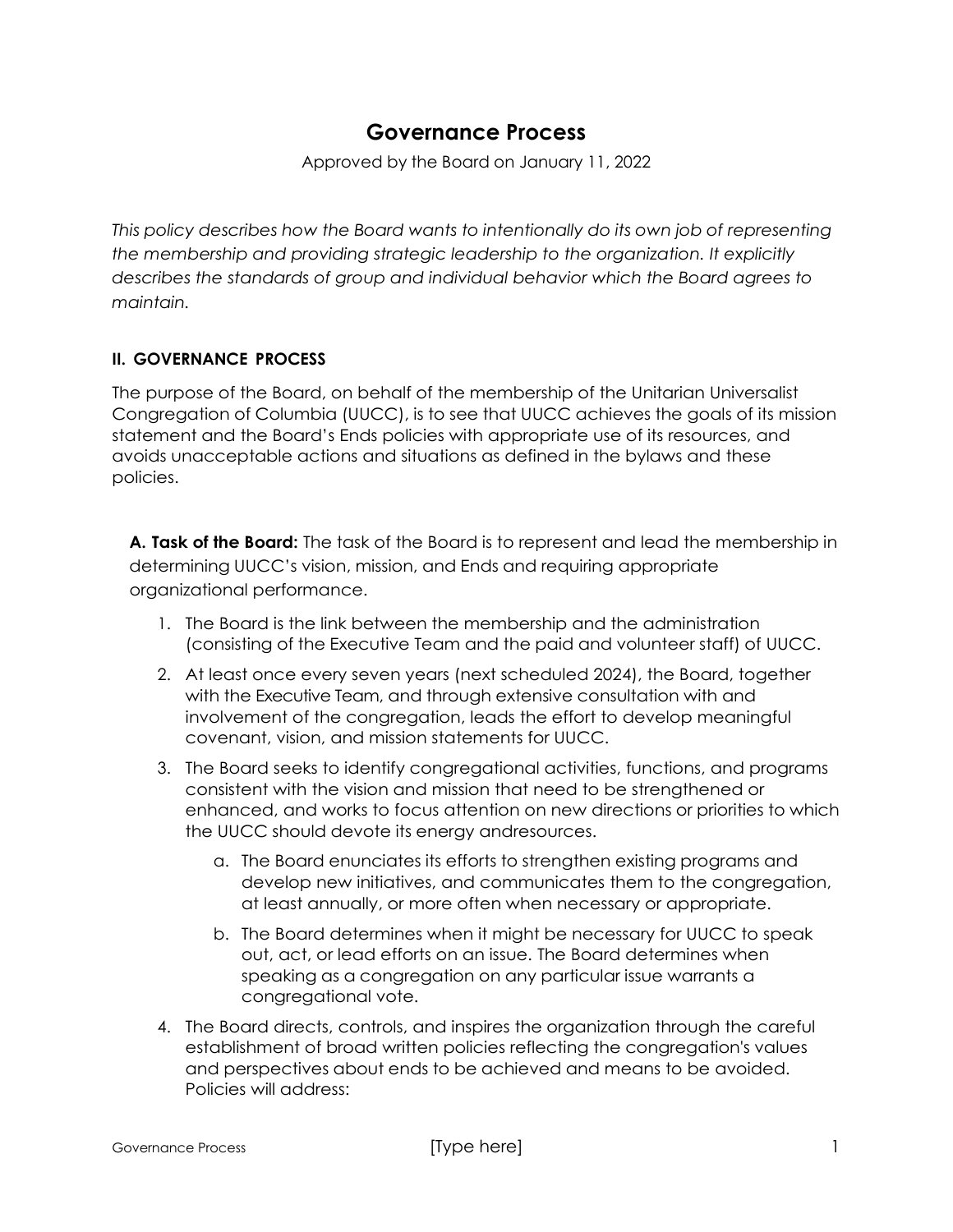- a. Ends (what benefits for which needs at what cost),
- b. Administrative Limitations (boundaries of prudence and ethics to be observed by the Executive Team),
- c. Governance Process (Board roles and responsibilities), and
- d. Board-Staff Linkage (relationship between the Board and the Executive Team).
- 5. The Board directs UUCC by establishing priorities. The priorities of the Board are reflected by the Ends policies and in monitoring of programs and the crafting of the proposed budget.
- 6. The Board assures the performance of the Executive Team, and measures the performance of the Executive Team against the policies set out in the Ends and the Administrative Limitations categories.
- 7. The Board is accountable as a body to the membership of UUCC for competent, conscientious, and effective accomplishment of its obligations. It allows no officer, individual, or committee of the Board to usurp this role or hinder effective governance process.
	- a. The Board will create and maintain a handbook which will establish guidelines and expectations for the members of the Board of Trustees.
- 8. The Board monitors and discusses its own process and performance on a regular basis.
	- a. Self-monitoring includes comparison of Board activity and discipline to policies in the Governance Process and Board-Staff Linkage categories.
	- b. The Board periodically discusses improvement in its process.
- 9. Continual Board development must include orientation of new Board members in the policy governance process. Training will include:
	- a. The basic principles of policy governance.
	- b. The roles and responsibilities of a Board member.
	- c. The fiduciary responsibilities of the Board, including a review of the UUCC bylaws and the current budget.
	- d. The process for Board self-assessment.
	- e. The need for the Board to speak with one voice.
	- f. The Board's responsibility for assuring compliance with the mission statement.
	- g. The Board's relationship to the congregation.
	- h. The Board's relationship to staff, both paid and volunteer. See Section III. Board/Staff Linkage.
	- i. The decision-making process of the Board.
	- j. The Board's role as keeper of the organization's vision.
- 10. The Board ensures the continuity of Board improvements by maintaining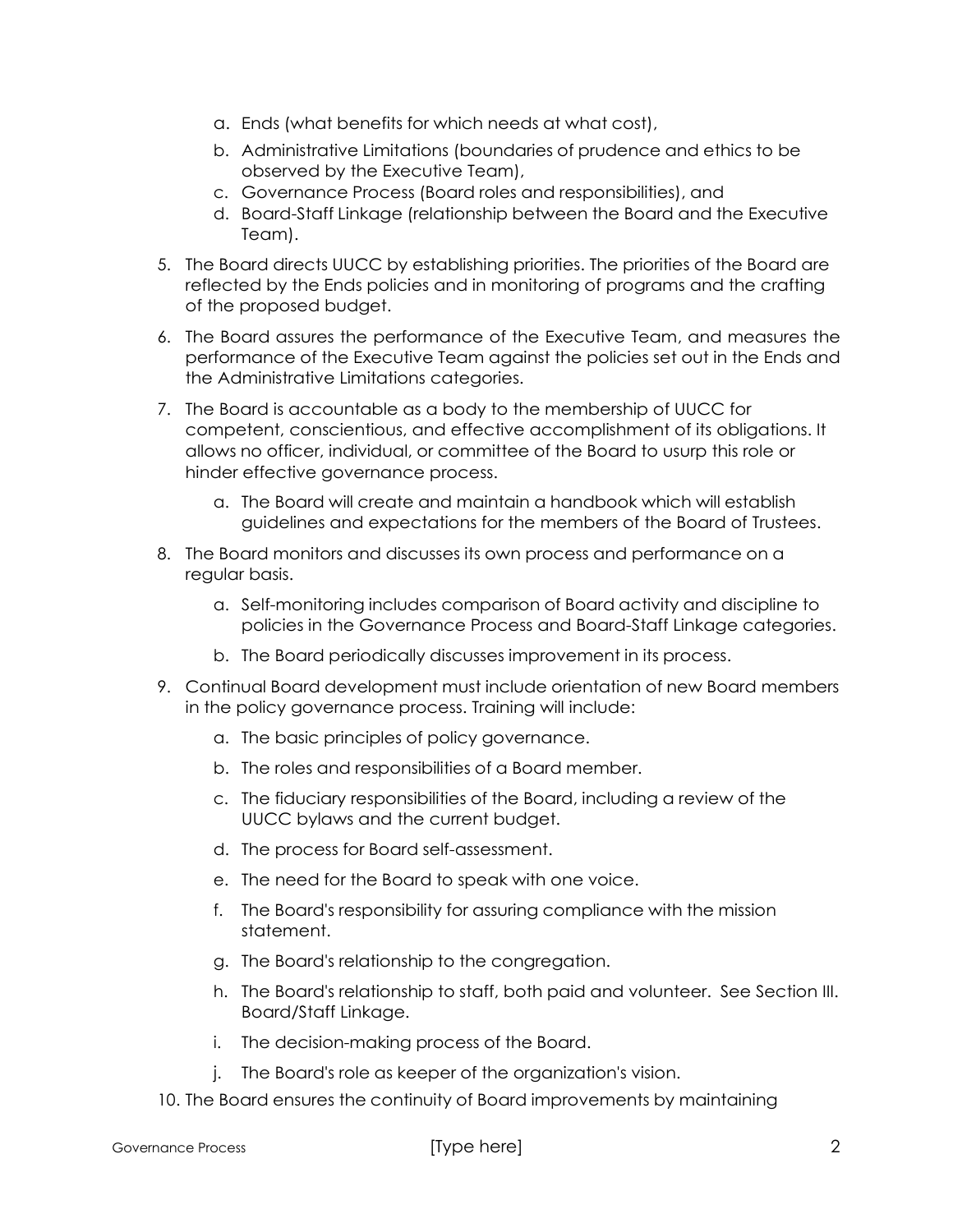institutional memory.

- a. The Board is the keeper of the organization's vision.
- b. The Board maintains a written record of policies and bylaws, including a written record of each revision approved by the Board and/or the congregation, as appropriate.
- c. The Board maintains minutes from each Board meeting and congregational meeting.
- 11. Board members are concerned with governance, rather than management, of the organization.
- 12. The Board is ultimately responsible for congregational fundraising and stewardship. The Board is represented on the Stewardship Council, which integrates the fundraising activities of the Annual Budget Drive, the Building Fund, the Endowment Fund, and the Annual Auction.

#### **B. Governing Style**

- 1. The Board will do its work in a way that upholds the UUA Seven Principles and UUCC Beloved Community Resolution.
- 2. Board members govern with an emphasis on:
	- a. outward vision rather than internal reflection,
	- b. encouragement of diversity in viewpoints,
	- c. engagement with the congregation,
	- d. strategic leadership rather than administrative or programmatic details,
	- e. clear distinction of Board and staff roles,
	- f. collective rather than individual decisions,
	- g. looking to the future while learning from the past and present,
	- h. proactivity rather than reactivity,
	- i. avoiding unacceptable actions and situations as defined in the bylaws and these policies, and
	- j. promoting inclusivity in our policies, our procedures, and our dealings with one another.
- 3. The Board speaks with one voice. After issues have been discussed and voted upon using the democratic process, all Board members will support the decision of the Board.
	- a. The Chair of the Board of Trustees (President of the Congregation) speaks for the Board in interaction with the public, press, or other entities.
- 4. The Board enforces upon itself the discipline needed to govern with excellence. Discipline applies to matters such as attendance, preparation, policymaking principles, respect for defined roles, and ensuring continuance of governance capability.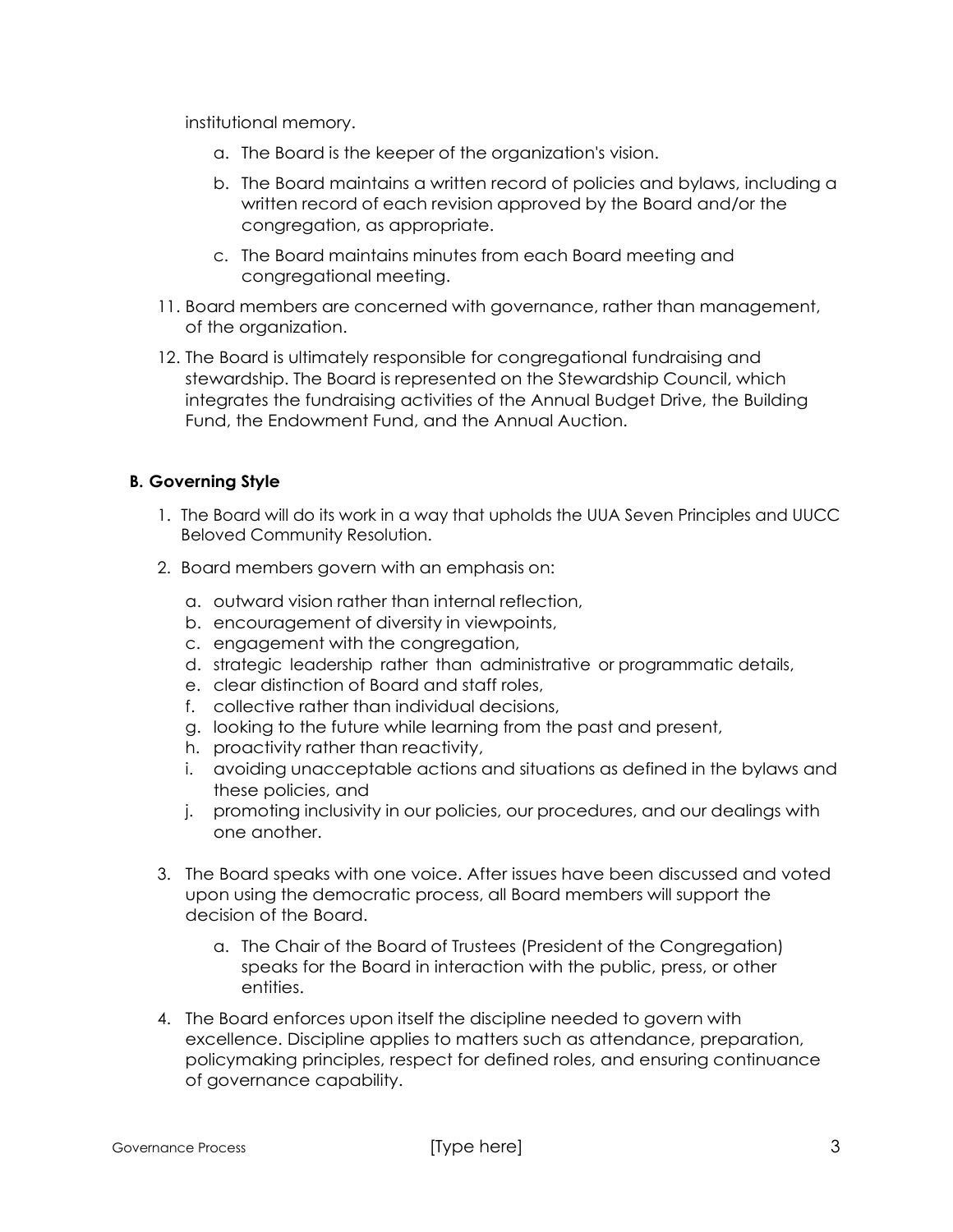- a. The Board focuses chiefly on intended long-term impacts (ends), not on the administrative or programmatic means of attaining those effects.
- b. The Board is an initiator of policy, not merely a reactor to initiatives from staff or others. The Board, not the staff, is responsible for Board performance.

### **C. Code of Conduct**

- 1. The Board commits itself and its members to:
	- a. ethical, professional and lawful conduct,
	- b. proper use of authority and appropriate respect in group and individual behavior when acting as Board members, and
	- c. appropriate respect in group and individual behavior when acting as Board members speaking with one voice.
- 2. Board members must represent unconflicted loyalty to the interests of UUCC. This accountability supersedes any conflicting loyalty such as loyalty to advocacy or interest groups and membership on other Boards or staffs. This accountability supersedes the personal interest of any Boardmember acting as an individual congregant.
- 3. Board members must avoid any conflict of interest with respect to their fiduciary responsibility.
	- a. There must be no personal gain or any conduct of private business or personal services between any Board member and UUCC, except as procedurally controlled, to assure openness, competitive opportunity, and equal access to "inside" information.
	- b. When the Board is to decide upon an issue about which a Board member has an unavoidable conflict of interest, that Board member shall absent themselves without comment from not only the vote but also from the deliberation by leaving the meeting.
	- c. Board members must not use their positions to obtain employment by UUCC for themselves, family members, or close associates.
	- d. Should a Board member accept employment by UUCC or act as a paid consultant, they must resign from service on the Board before becoming employed.
- 4. Board members make no judgments of the performance of the Executive Team or staff, whether paid or volunteer, except as that performance is assessed against explicit Board policies by a formal evaluation process.
	- a. Board members' interaction with the Executive Team or staff, whether paid or volunteer, must recognize the lack of authority vested in individuals except when explicitly authorized by the Board.
	- b. Board members respect the confidentiality appropriate to issues of a sensitive nature.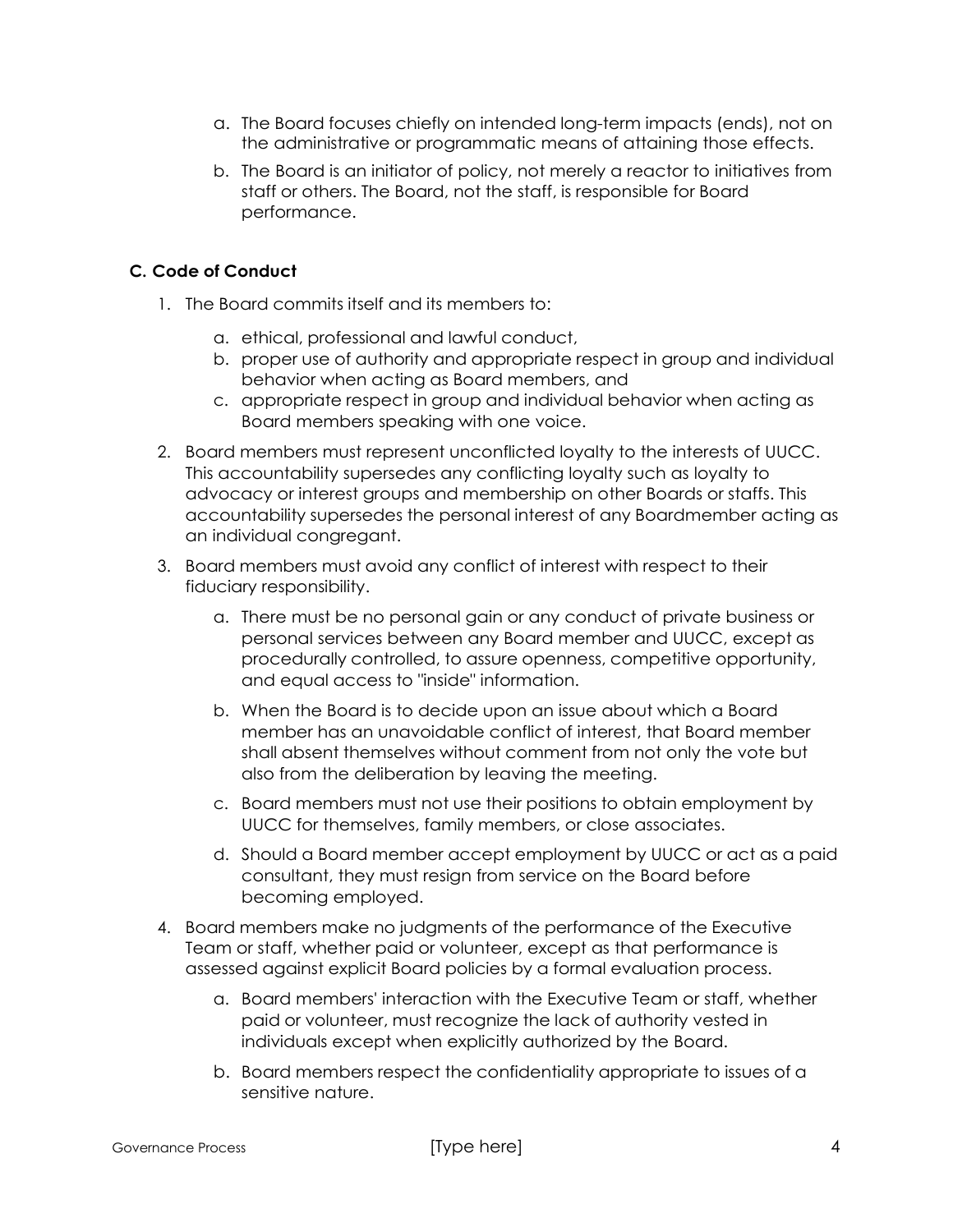**D. Job Description of a Board Member:** A Board member commits themselves to governing UUCC.

- 1. The role of a Board member is to participate fully and actively in the activities of the Board, ensuring that it functions in ways that protect and advance the interests of UUCC.
	- a. The role of a Board member is to work cooperatively and collaboratively with other Board members in formulating and assessing the policies of the UUCC.
	- b. Board members govern by connecting with members and friends of the congregation, applying Board policies in their decision-making, continually seeking education and information, and being thoroughly prepared for Board discussions and decisions.
- 2. The primary responsibility of each Board member is to the membership of UUCC. Each Board member is also responsible to the other Board members.
	- a. In order to meet the qualifications necessary to be a Board member, prospective Board members must have been a voting member of UUCC for at least two years and be willing to serve on the Board for a full term.

**E. Role of the Chair:** As set forth in the bylaws, the President of the Congregation serves as the Chair of the Board.

- 1. The Chair assures the integrity of the Board's process.
- 2. The Chair normally represents the Board to the congregation and outside parties.
- 3. The Chair presides at meetings of the Board and of the UUCC membership.
	- a. The content of discussions at meetings is only those issues that, according to Board policy, clearly belong to the Board to decide, not to the Executive Team.
	- b. Deliberation is timely, fair, orderly and thorough, but also efficient, limited to time and kept to the point.
	- c. Robert's Rules of Order is observed.
	- d. The Chair is responsible for preparing agendas for meetings of the Board and meetings of the UUCC membership.
- 4. The authority of the Chair does not extend to making decisions independently of the Board, since no single Board member may speak for the Board without authorization from the Board as a whole.
- 5. The authority of the Chair does not extend to making decisions that fall within Ends and Administrative Limitations policy areas, which are within the purview of the Executive Team. Therefore, the Chair has no authority to supervise or direct the Executive Team.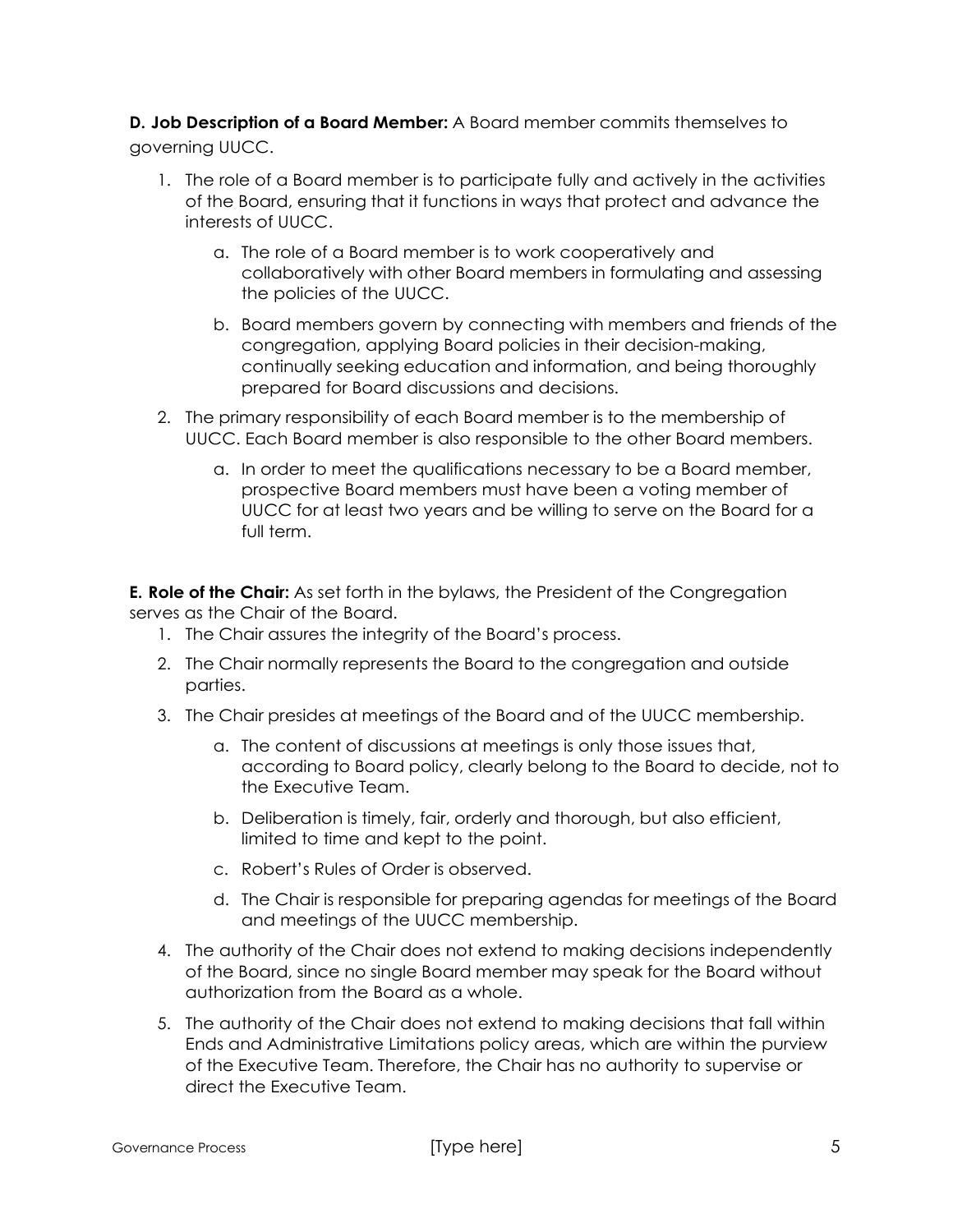- 6. The Chair has the authority to call for a vote on an issue in any manner under their discretion, e.g., text, phone, virtual meeting, email.
- 7. The Chair fulfills other such duties and responsibilities as may be assigned by the Board and the congregation.

**F. Structure of Board Committees:** The Board may use committees to help carry out its responsibilities. Committees of the Board are used sparingly in order to preserve Board functioning as a whole. Committees do not interfere with or conflict with the delegation of authority from the Board to the Executive Team.

- 1. Standing committees: The Board will establish, direct, or consult with certain committees with functions of a continuing nature.
	- a. Nominating Committee. A Nominating Committee shall be elected and perform functions in accordance with the UUCC bylaws. The Committee will consult with the Board and/or Executive Team as necessary and provide the Board with nominations for inclusion on the annual meeting agenda.
	- b. Committee on Ministry. The Board shall appoint, in consultation with the Senior Minister, a 3-5 member Committee on Ministry. In the first year of a Senior Minister's tenure, one member shall have been a member of the ministerial search committee. The Committee shall perform functions including but not limited to clarifying shared ministry roles and expectations of the Senior Minister and congregation, counseling the Senior Minister, and providing the Board with recommendations regarding compensation for the Senior Minister.
- 2. Ad hoc committees: As it deems necessary, the Board may establish additional committees with functions of a temporary nature.

**G. Costs of Governance:** Good governance requires the Board to spend financial and other resources wisely, effectively, and efficiently on its ability to lead the congregation. Accordingly,

- 1. The Board invests sufficient resources in leadership development for its members and other lay leaders within the congregation.
	- a. Implements training as part of new Board member orientation.
	- b. Allocates funding for leadership training to support present and future leaders, within and outside the congregation.
	- c. Prudently spends time and money on ongoing governance and antioppression training.

**H. Internal Communication:** Communication among Board members is clear, respectful, and timely.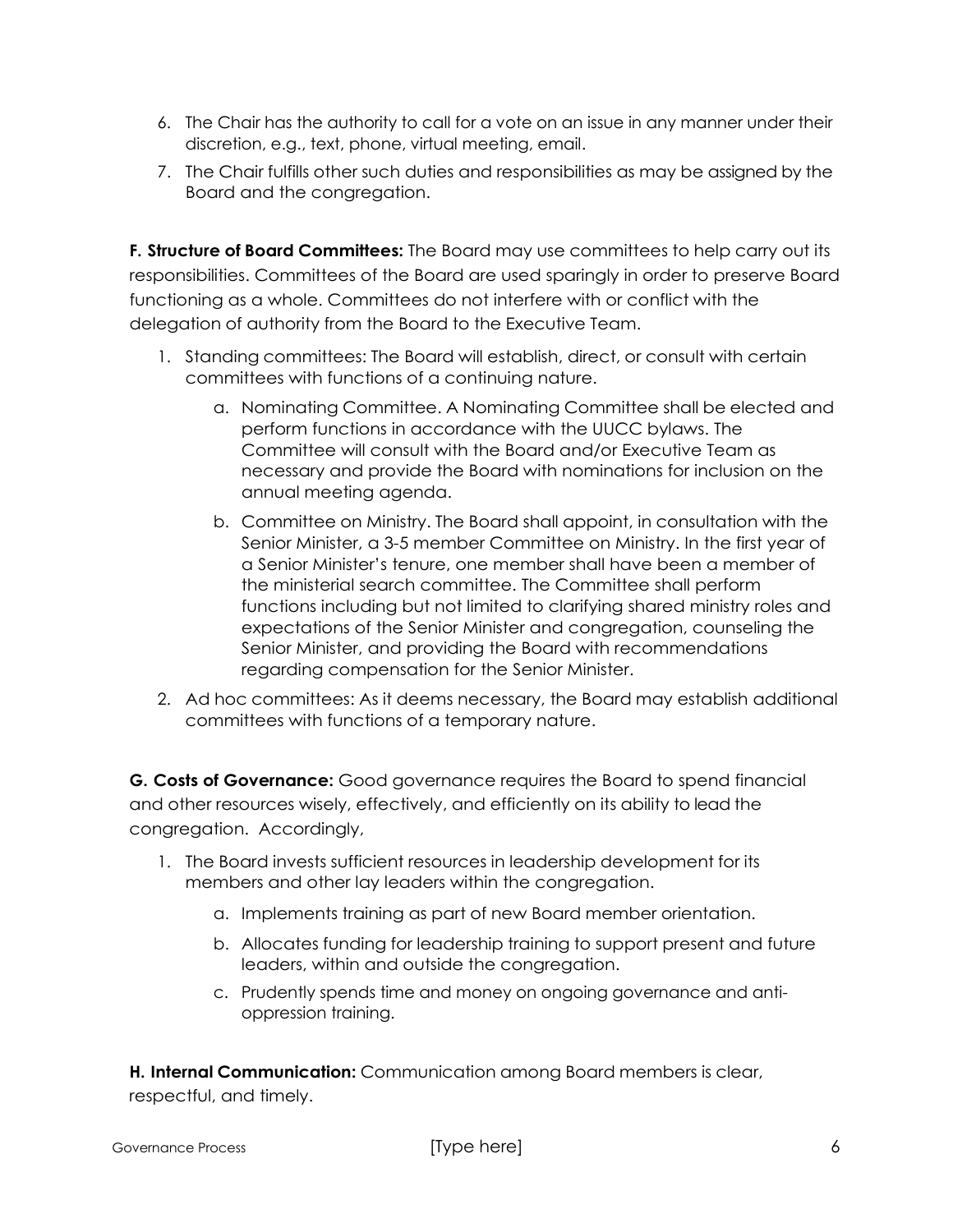- 1. The Board keeps an email list to distribute messages among members. Board members read and respond timely to messages and participate in electronic discussions as necessary.
- 2. The Board maintains an electronic document management process to preserve institutional memory. The process has sufficient safeguards to ensure no loss of data.

**I. Addressing Concerns:** Concerns and inquiries are addressed expeditiously and conscientiously; such matters brought to the Board's attention are a welcome impetus for ongoing revisions to these policies.

1. The following chart describes UUCC's process for reviewing and resolving concerns and inquiries:

# **UUCC Board Complaint and Inquiry Process**